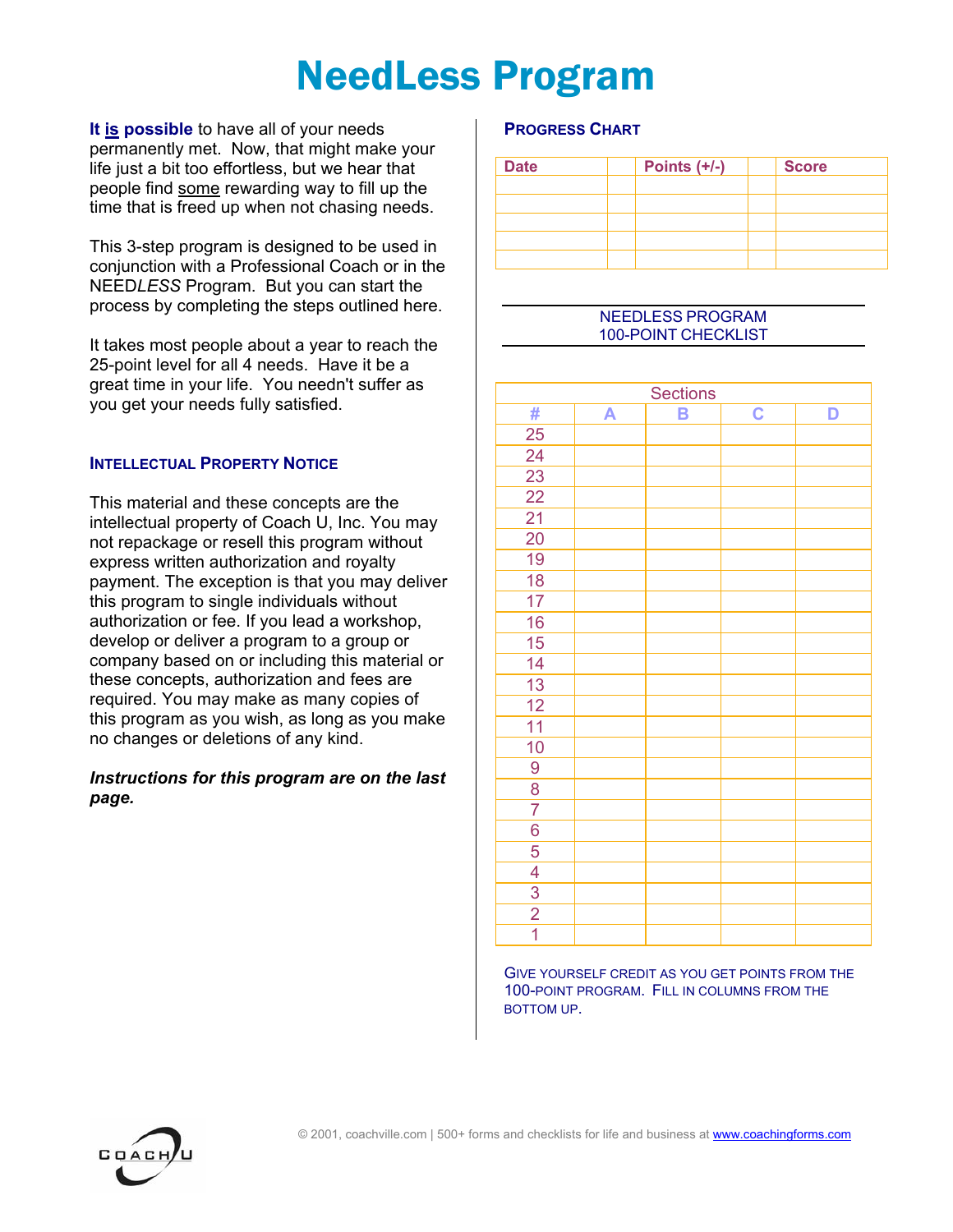## **PURPOSE OF THE PROGRAM**

The purpose of the Need*Less* process is to help you:

- **1.** Identify what **your** Personal Needs are
- **2.** Understand how to get your Personal Needs met
- **3.** Design an effective system to have them **vanish.**

## **WHAT ARE PERSONAL NEEDS?**

Personal needs (vs. body needs such as water, food, shelter and love) are those things we must have in order to be our best. One can get through life fairly well not having these needs met, but for an effortless, rewarding and successful life, Personal Needs must be identified, addressed and handled.

Many of us spend our lives trying (consciously or not) to get these needs met. At best, we treat the symptoms or get temporary relief from them. This is for two reasons: Most of us assume these needs will "always be with us" and that's "just the way we are." This is not true.

It does take a special technology to handle Personal Needs once-and-for-all. We call that the Need*Less*  process. Your Professional Coach can assist you to more fully understand the dynamic of needs and the steps to have them vanish.

## **INSTRUCTIONS**

Please read these instructions twice. We have condensed what was a 5-page instruction sheet into a single page, so read carefully and let the subtleties show themselves.

#### **STEP 1: SELECT 10 NEEDS**

Read the list of 200 needs and circle approximately 10 that resonate as a need for you. You are looking for a NEED -- not a want, a should, a fantasy or a wish. A need is a MUST for you to BE YOUR BEST. Part of the first step is to TELL THE TRUTH about what you ACTUALLY NEED. This may be the first time you have ever admitted this to yourself. Some of these you will know innately. Others require some straight looking. PLEASE be willing to "try on" words you might normally skip over. These may be hidden needs. If so, you may have one or more of the following reactions:

- **►** *No, no, no; I don't want THAT to be a need*
- **►** *You can't get to the next word quickly enough*
- **►** *If that were true, I'd have to change my life a lot!*
- **►** *Flush, blush or shake when reading the wo*rd

Got the idea? Good. Now circle the 10 words that you



believe to be Personal Needs. Ask yourself: "If I had this, would I be able to reach my goals and vision without efforting?" (work yes, struggle no)

## **STEP 2: NARROW YOUR NEEDS TO 4**

We all need a little of everything listed on this page. But we want you to pick the 4 Personal Needs from the ones you circled. You may wish to compare each of your 10 with each other and ask yourself "Now, do I need X or Y? Which ones could I live well without? Which ones, when met, make the other ones not too important?" Choose your 4 Personal Needs and write them on the front panel.

### **BE ACCEPTED**

| Approved<br>Permitted<br>Cool                                         | Be included<br>Be popular<br>Allowed            | Respected<br>Sanctioned<br>Tolerated    |
|-----------------------------------------------------------------------|-------------------------------------------------|-----------------------------------------|
| <b>TO ACCOMPLISH</b><br>Achieve<br>Reach<br>Yield                     | Fulfill<br>Profit<br>Consummate                 | Realize<br>Attain<br>Victory            |
| <b>BE ACKNOWLEDGED</b><br>Be worthy<br>Flattered<br>Appreciated       | Be praised<br>Complimented<br>Valued            | Honored<br>Be prized<br>Thanked         |
| <b>BE LOVED</b><br>Liked<br><b>Held fondly</b><br>Be relished         | Cherished<br>Be desired<br>Be adored            | Esteemed<br>Be preferred<br>Be touched  |
| <b>BE RIGHT</b><br>Correct<br>Morally right<br>Be advocated           | Not mistaken<br>Be deferred to<br>Be encouraged | Honest<br>Be confirmed<br>Understood    |
| <b>BE CARED FOR</b><br>Get attention<br>Be saved<br><b>Tenderness</b> | Be helped<br>Be attended to<br>Get gifts        | Cared about<br>Be treasured<br>Embraced |
| <b>CERTAINTY</b><br>Clarity<br>Obviousness<br>Commitments             | Accuracy<br>Guarantees<br><b>Exactness</b>      | Assurance<br>Promises<br>Precision      |
| <b>BE COMFORTABLE</b><br>Luxury<br>Prosperity<br>Not work             | <b>Excess</b><br>Abundance<br>Served            |                                         |
| <b>TO COMMUNICATE</b><br>Be heard<br>Make a point                     | Gossip<br>Share                                 | <b>Tell stories</b><br>Talk             |

Be listened to Comment Informed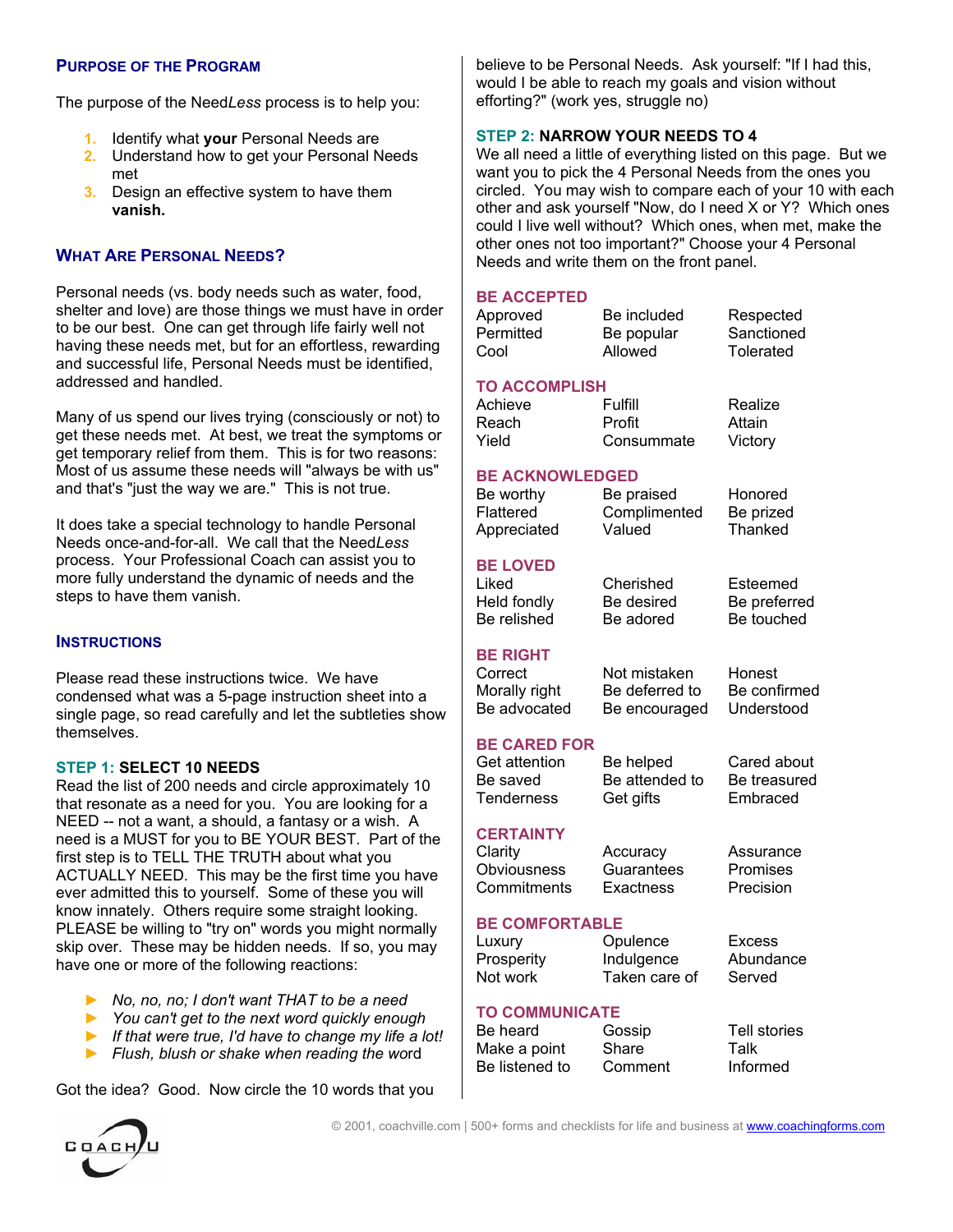## **TO CONTROL**

Dictate to Command Restrain Manage **Correct others** Be obeyed Not ignored Keep status quo Restrict

## **BE NEEDED**

Improve others Be a critical link Be useful Be craved Please others Affect others Need to give Be important Be material

**DUTY** 

Obligated Do the right thing Follow Obey **Have a task** Satisfy others Prove self Be devoted Have a cause

#### **BE FREE**

Unrestricted Privileged Immune

Independent Autonomous Sovereign Not obligated Self-reliant Liberated

**HONESTY**

Forthrightness Uprightness No lying Sincerity Loyalty Frankness No censoring No secrets Tell all

#### **ORDER**

**PEACE**

Perfection Symmetry Consistent Sequential Checklists Unvarying

Proper Literal-ness Regulated

Quietness Calmness Unity Reconciliation Stillness Balance Agreements Respite Steadiness

#### **POWER**

Authority Capacity Results Omnipotence Strength Might Stamina Prerogative Influence

#### **RECOGNITION**

Be noticed Be remembered Be known for Regarded well Get credit Acclaim Heeded Seen Celebrated

**SAFETY**  Security **Protected** Stable

Fully informed Deliberate Vigilant Cautious Alert Guarded

**WORK**

Career Performance Vocation Press, push Make it happen At task Responsibility Industriousness Be busy

**STEP 3:** CREATE A SYSTEM TO GET YOUR NEEDS MET Now that you have your Personal Needs identified, you

will want to design a way to have them all met, permanently. This satisfaction system has 3 parts, as described below:

#### **ESTABLISHING BOUNDARIES**

A boundary is a line you draw all around you that permits only the behaviors of others, which are acceptable and nourishing to you. You may set a boundary of not allowing anyone to hit you, yell at you, be critical of you, take advantage of you, not show affection, call you only when they need something, interrupt you when you are working etc. You may be permitting these behaviors now for some pretty good reasons. But there are no excuses or reasons to let anyone do anything to you that hurts you, distracts you, uses you or commands your attention. You will want to establish a boundary, which is MUCH MORE THAN YOU ACTUALLY NEED. Be rigorous with yourself on this one. You cannot get your needs met if you are unwilling to set significant boundaries, so no excuses, okay? BE SELFISH ON THIS ONE!

When you set a boundary, you are protecting your heart, soul and what we call Self. So, you cannot be your Self without the protection provided by strong, healthy boundaries. The people who really care about you will honor these boundaries, and will care for you more. But give everyone time to get used to them.

#### **GETTING A SELFISH AUTOMATIC SPRINKLER SYSTEM**

Once boundaries are identified and installed, the next step is to design what we call a Selfish Automatic Sprinkler System, or SASS. A SASS is just what the term implies. You want your need to be satisfied (watered) whether you're thinking about it or not (automatic). This takes a little creative work to put together - Your Professional Coach has experience with this one and is a good person with whom to brainstorm.

SASS examples include: Getting friends to satisfy your need by saying or doing specific things YOU have designed for them to do, like calling you, including you, doing things for you (that YOU asked for), telling you how they appreciate you, etc. You will want to be shameless in this process of designing and implementing a SASS. It is good to tell the people around you how they can satisfy your needs. And remember, it is only temporary, because when done properly, these needs vanish.

## **RAISING YOUR PERSONAL STANDARDS**

After you have started on boundaries and your SASS, begin to substantially raise your Personal Standards. PS's are the behaviors you hold your Self to - to become a bigger person. Examples of PS's range from the obvious to the advanced: • Don't steal • Always tell the truth • Speak straight • Be unconditionally constructive Be responsible for how you are